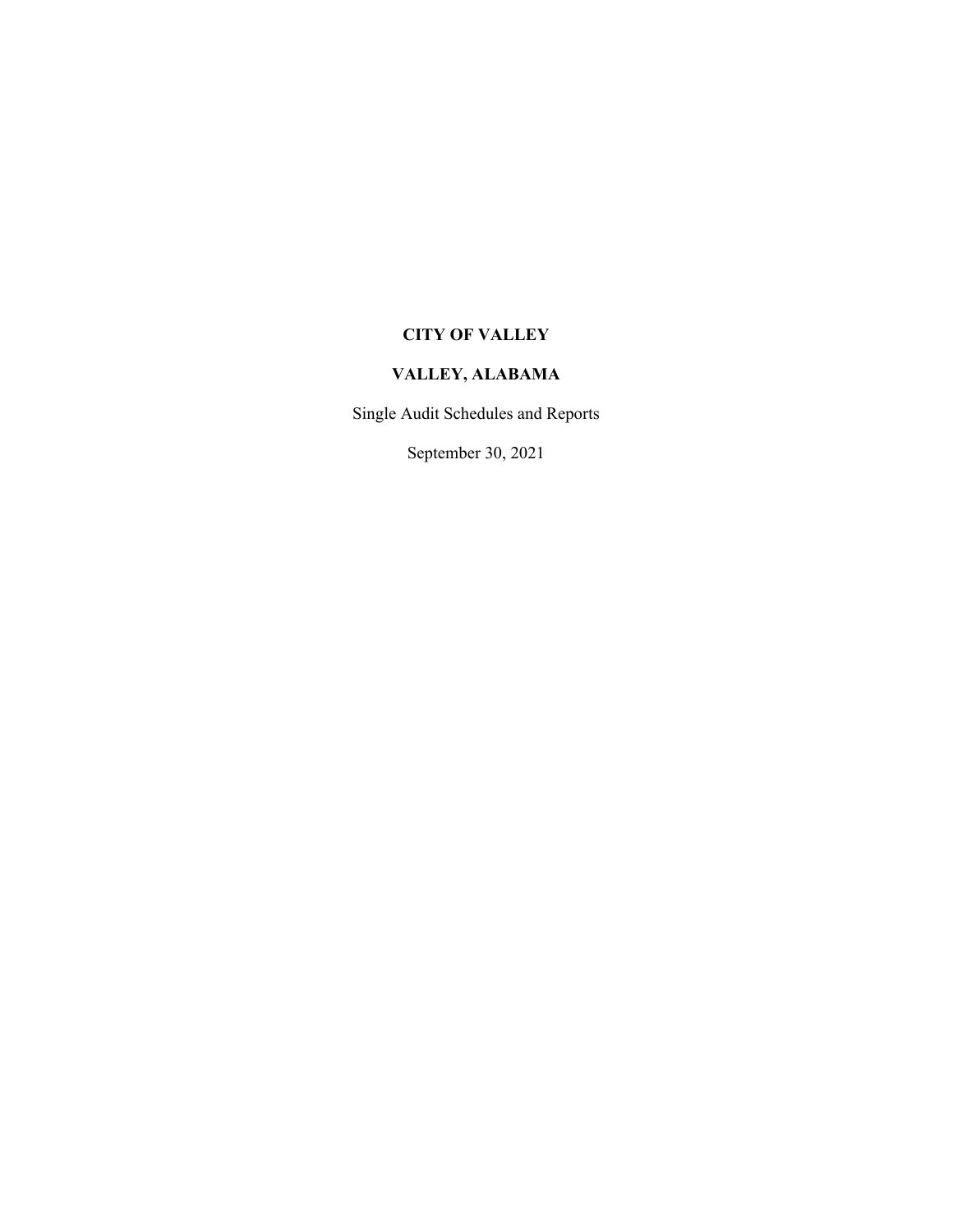## **CITY OF VALLEY**

## Table of Contents

## Page

| Independent Auditors' Report on Internal Control Over Financial Reporting and on Compliance<br>and Other Matters Based on an Audit of Financial Statements Performed in |  |
|-------------------------------------------------------------------------------------------------------------------------------------------------------------------------|--|
| Independent Auditors' Report on Compliance for Each Major Federal Program and on Internal                                                                               |  |
|                                                                                                                                                                         |  |
|                                                                                                                                                                         |  |
|                                                                                                                                                                         |  |
|                                                                                                                                                                         |  |
|                                                                                                                                                                         |  |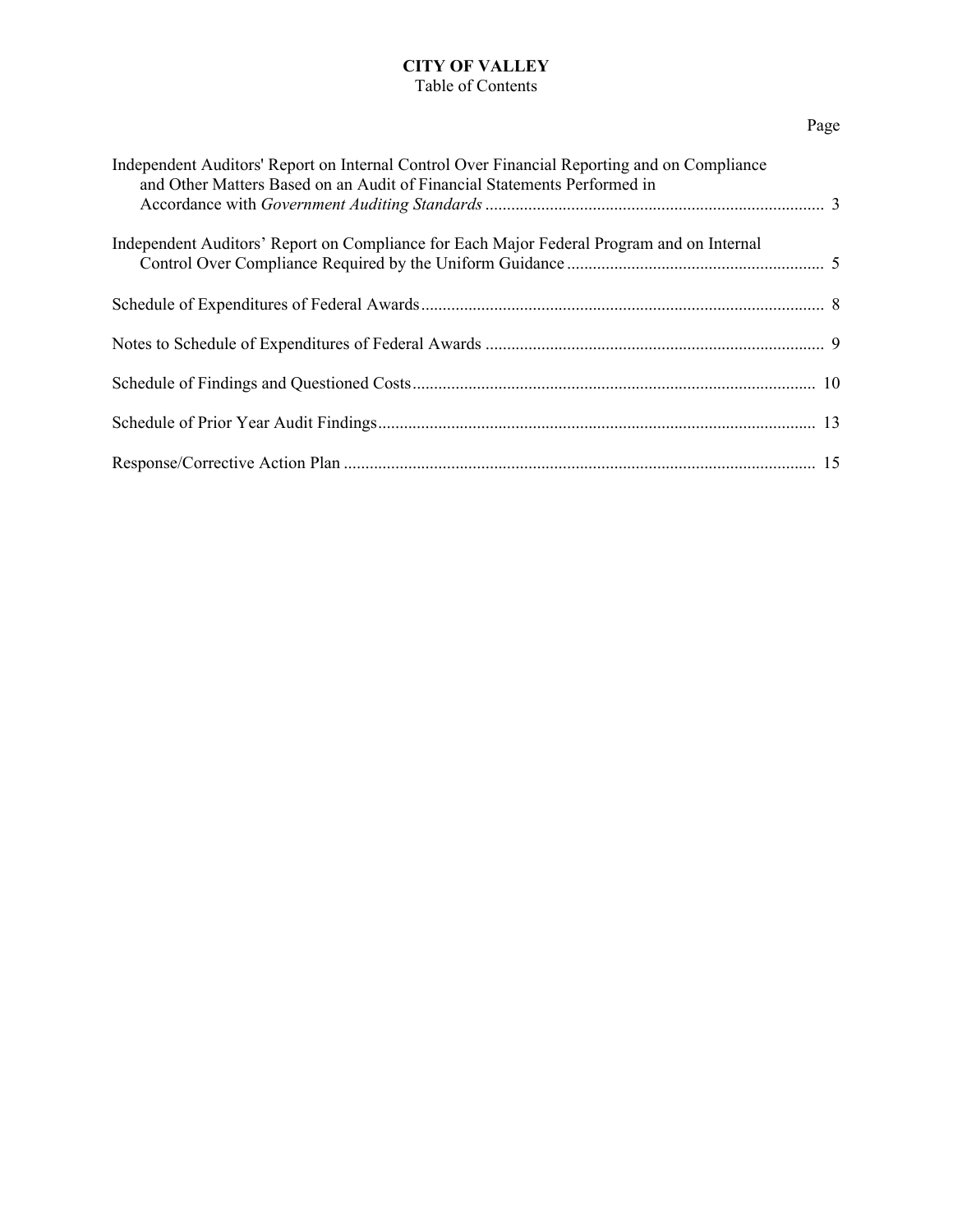

#### **INDEPENDENT AUDITORS' REPORT ON INTERNAL CONTROL OVER FINANCIAL REPORTING AND ON COMPLIANCE AND OTHER MATTERS BASED ON AN AUDIT OF FINANCIAL STATEMENTS PERFORMED IN ACCORDANCE WITH** *GOVERNMENT AUDITING STANDARDS*

To the Honorable Mayor and Members of City Council City of Valley, Alabama

We have audited, in accordance with the auditing standards generally accepted in the United States of America and the standards applicable to financial audits contained in *Government Auditing Standards* issued by the Comptroller General of the United States, the financial statements of the governmental activities, the business-type activities, the aggregate discretely presented component unit, each major fund, and the aggregate remaining fund information of the City of Valley, Alabama (the "City"), as of and for the year ended September 30, 2021, and the related notes to the financial statements, which collectively comprise the City's basic financial statements and have issued our report thereon dated March 28, 2022.

#### **Internal Control over Financial Reporting**

In planning and performing our audit of the financial statements, we considered the City's internal control over financial reporting (internal control) as a basis for designing audit procedures that are appropriate in the circumstances for the purpose of expressing our opinions on the financial statements, but not for the purpose of expressing an opinion on the effectiveness of the City's internal control. Accordingly, we do not express an opinion on the effectiveness of the City's internal control.

A *deficiency in internal control* exists when the design or operation of a control does not allow management or employees, in the normal course of performing their assigned functions, to prevent, or detect and correct, misstatements on a timely basis. A *material weakness* is a deficiency, or a combination of deficiencies, in internal control such that there is a reasonable possibility that a material misstatement of the entity's financial statements will not be prevented, or detected and corrected, on a timely basis. A *significant deficiency* is a deficiency, or a combination of deficiencies, in internal control that is less severe than a material weakness, yet important enough to merit attention by those charged with governance.

Our consideration of internal control was for the limited purpose described in the preceding paragraph and was not designed to identify all deficiencies in internal control that might be material weaknesses or significant deficiencies and therefore, material weaknesses or significant deficiencies may exist that have not been identified. Given these limitations, during our audit we did not identify any deficiencies in internal control that we consider a material weakness. We did identify certain deficiencies in internal control, described in the accompany schedule of findings and questioned costs as items, 2021-001, 2021-002, and 2021-003 to be significant deficiency.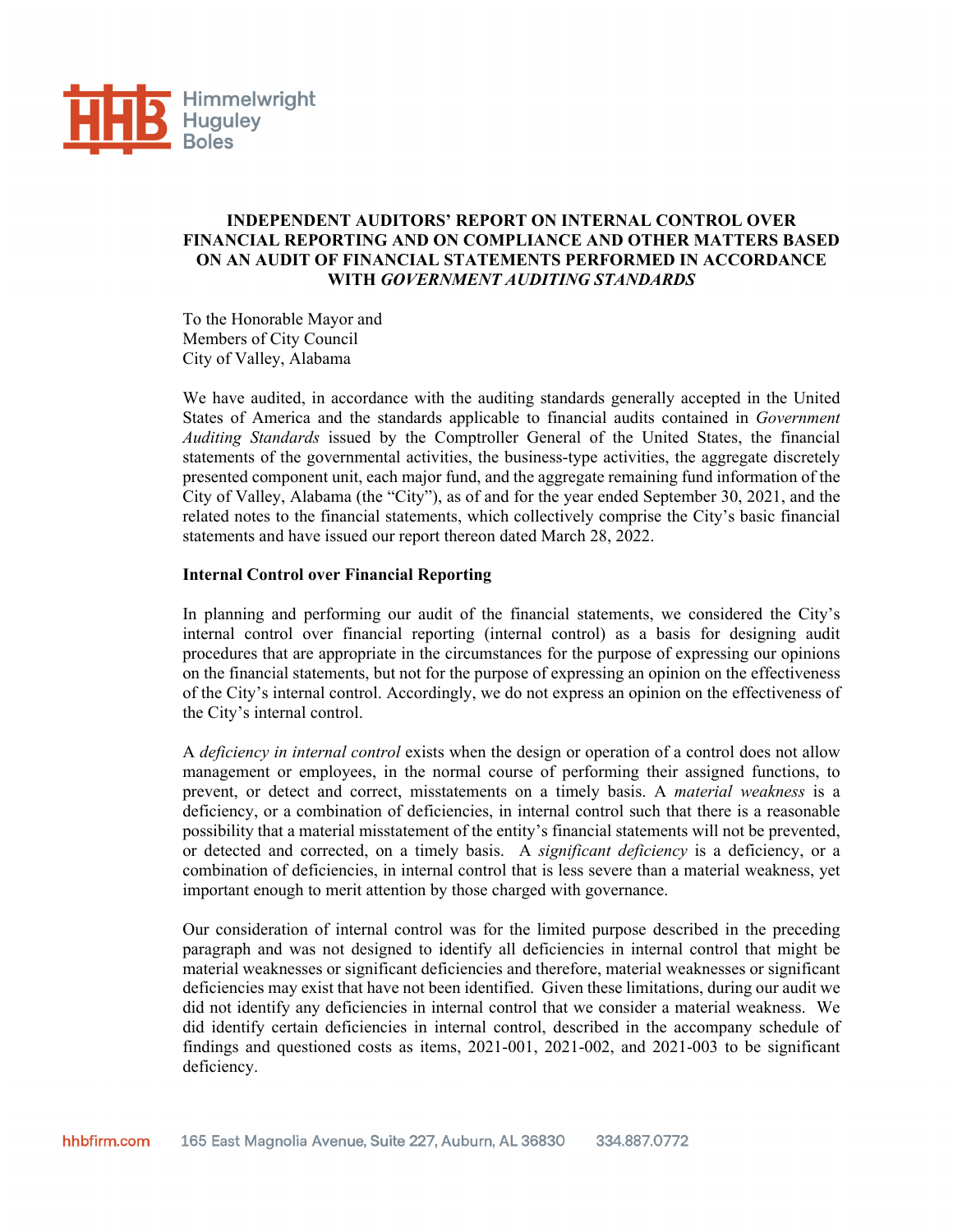#### **Compliance and Other Matters**

As part of obtaining reasonable assurance about whether the City's financial statements are free from material misstatement, we performed tests of its compliance with certain provisions of laws, regulations, contracts, and grant agreements, noncompliance with which could have a direct and material effect on the financial statements. However, providing an opinion on compliance with those provisions was not an objective of our audit, and accordingly, we do not express such an opinion. The results of our tests disclosed no instances of noncompliance or other matters that are required to be reported under *Government Auditing Standards*.

#### **City of Valley, Alabama's Response to Findings**

The City's response to the findings identified in our audit is described in the accompanying schedule of findings and questioned costs. The City's response was not subjected to the auditing procedures applied in the audit of the financial statements and, accordingly, we express no opinion on it.

#### **Purpose of this Report**

The purpose of this report is solely to describe the scope of our testing of internal control and compliance and the results of that testing, and not to provide an opinion on the effectiveness of the entity's internal control or on compliance. This report is an integral part of an audit performed in accordance with *Government Auditing Standards* in considering the entity's internal control and compliance. Accordingly, this communication is not suitable for any other purpose.

 $J$ es,  $uc$ 

Himmelwright, Huguley & Boles, LLC Auburn, Alabama March 28, 2022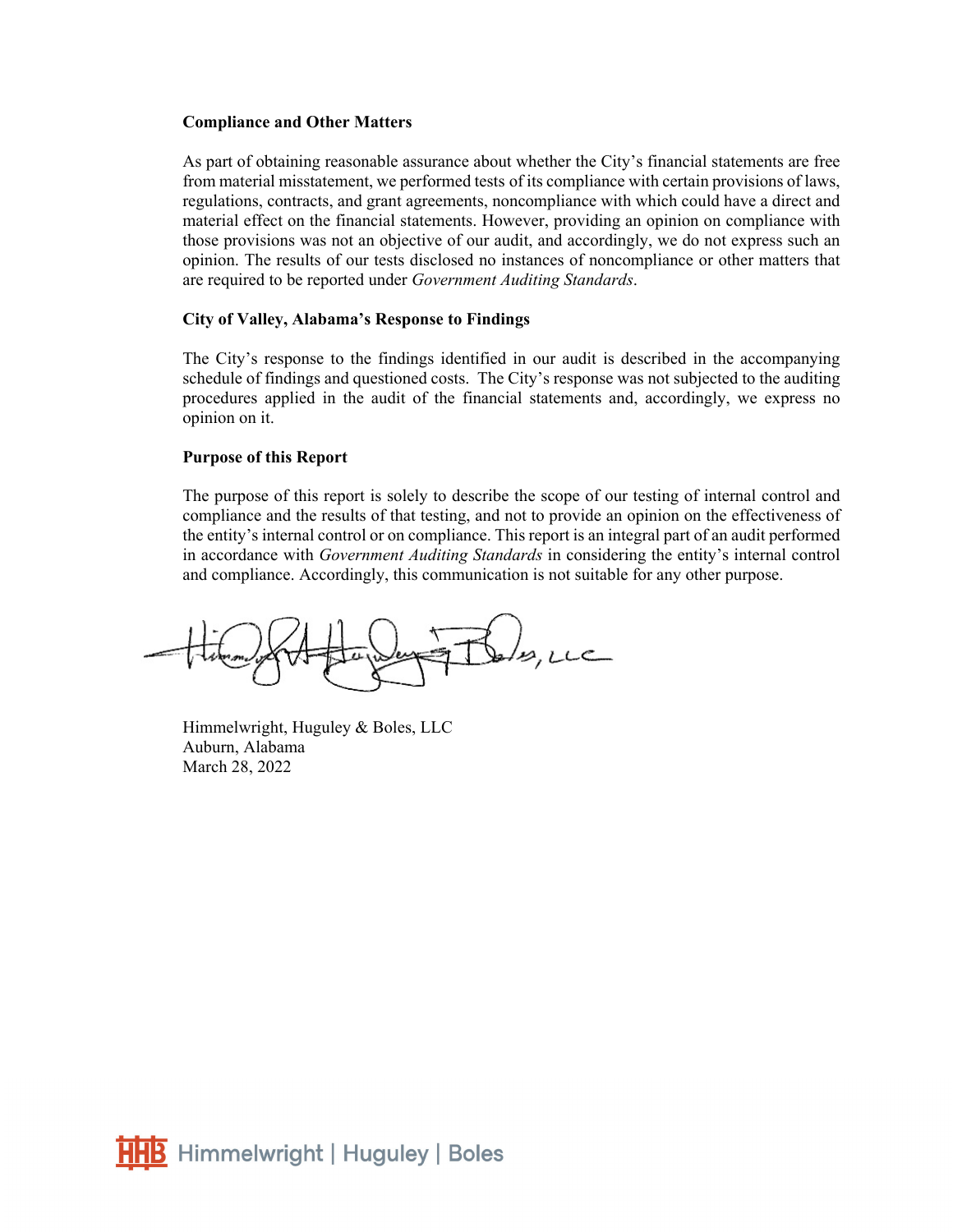

#### **INDEPENDENT AUDITORS' REPORT ON COMPLIANCE FOR EACH MAJOR FEDERAL PROGRAM AND ON INTERNAL CONTROL OVER COMPLIANCE REQUIRED BY THE UNIFORM GUIDANCE**

To the Honorable Mayor and Members of City Council City of Valley, Alabama

#### *Report on Compliance for Each Major Federal Program*

We have audited the City of Valley, Alabama's (the City) compliance with the types of compliance requirements described in the *OMB Compliance Supplement* that could have a direct and material effect on each of the City's major federal programs for the year ended September 30, 2021. The City's major federal programs are identified in the summary of auditor's results section of the accompanying schedule of findings and questioned costs.

#### *Management's Responsibility*

Management is responsible for compliance with federal statutes, regulations, and the terms and conditions of its federal awards applicable to its federal programs.

#### *Auditors' Responsibility*

Our responsibility is to express an opinion on compliance for each of the City's major federal programs based on our audit of the types of compliance requirements referred to above. We conducted our audit of compliance in accordance with auditing standards generally accepted in the United States of America; the standards applicable to financial audits contained in *Government Auditing Standards*, issued by the Comptroller General of the United States; and the audit requirements of Title 2 U.S. *Code of Federal Regulations* Part 200, *Uniform Administrative Requirements, Cost Principles, and Audit Requirements for Federal Awards* (Uniform Guidance). Those standards and the Uniform Guidance require that we plan and perform the audit to obtain reasonable assurance about whether noncompliance with the types of compliance requirements referred to above that could have a direct and material effect on a major federal program occurred. An audit includes examining, on a test basis, evidence about the City's compliance with those requirements and performing such other procedures as we considered necessary in the circumstances.

We believe that our audit provides a reasonable basis for our opinion on compliance for each major federal program. However, our audit does not provide a legal determination of the City's compliance.

#### *Opinion on Each Major Federal Program*

In our opinion, the City complied, in all material respects, with the types of compliance requirements referred to above that could have a direct and material effect on each of its major federal programs for the year ended September 30, 2021.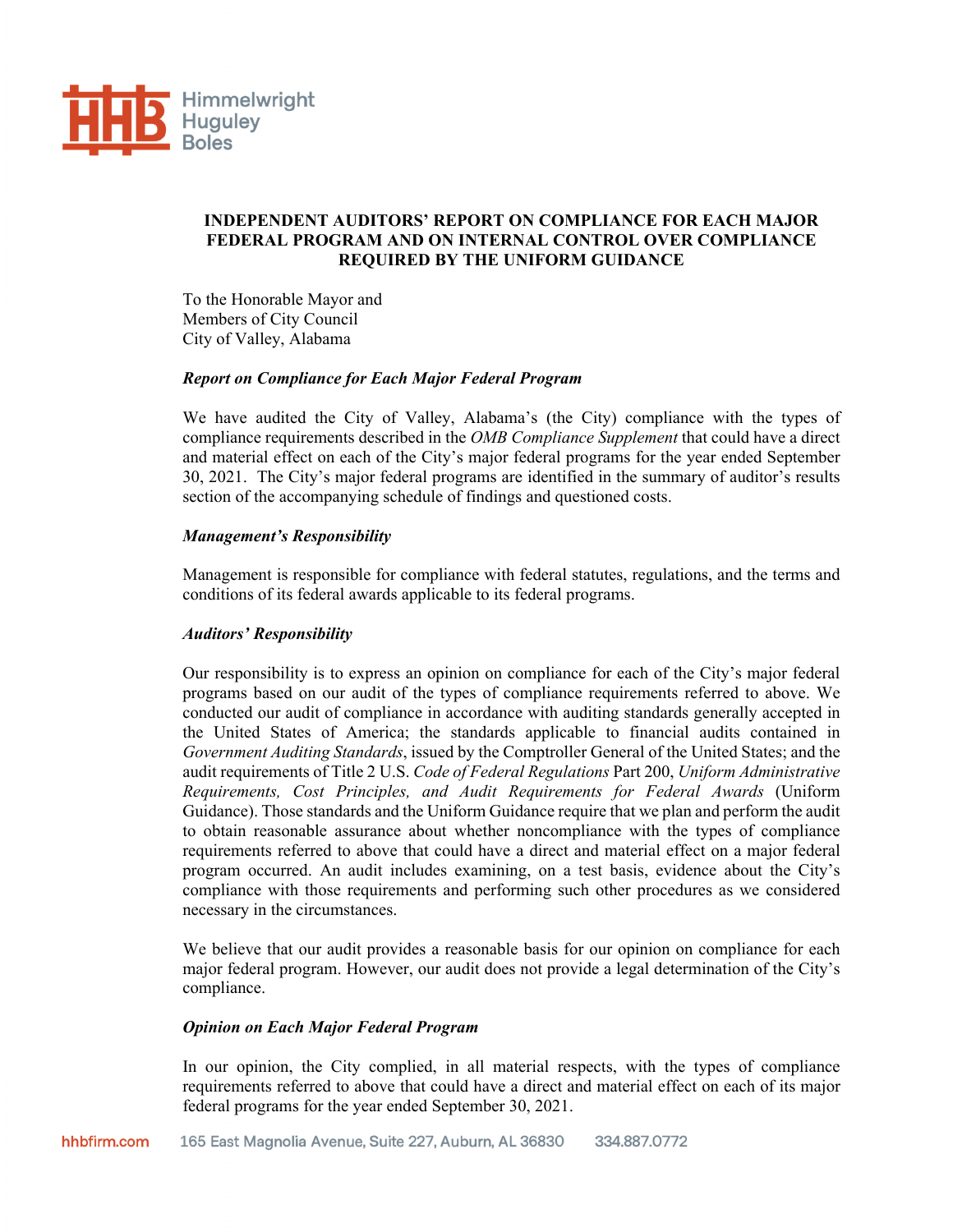#### *Report on Internal Control over Compliance*

Management of the City is responsible for establishing and maintaining effective internal control over compliance with the types of compliance requirements referred to above. In planning and performing our audit of compliance, we considered The City's internal control over compliance with the types of requirements that could have a direct and material effect on each major federal program to determine the auditing procedures that are appropriate in the circumstances for the purpose of expressing an opinion on compliance for each major federal program and to test and report on internal control over compliance in accordance with the Uniform Guidance, but not for the purpose of expressing an opinion on the effectiveness of internal control over compliance. Accordingly, we do not express an opinion on the effectiveness of the City's internal control over compliance.

A *deficiency in internal control over compliance* exists when the design or operation of a control over compliance does not allow management or employees, in the normal course of performing their assigned functions, to prevent, or detect and correct, noncompliance with a type of compliance requirement of a federal program on a timely basis. A *material weakness in internal control over compliance* is a deficiency, or a combination of deficiencies, in internal control over compliance, such that there is a reasonable possibility that material noncompliance with a type of compliance requirement of a federal program will not be prevented, or detected and corrected, on a timely basis. A *significant deficiency in internal control over compliance* is a deficiency, or a combination of deficiencies, in internal control over compliance with a type of compliance requirement of a federal program that is less severe than a material weakness in internal control over compliance, yet important enough to merit attention by those charged with governance.

Our consideration of internal control over compliance was for the limited purpose described in the first paragraph of this section and was not designed to identify all deficiencies in internal control over compliance that might be material weaknesses or significant deficiencies. We did not identify any deficiencies in internal control over compliance that we consider to be material weaknesses. However, material weaknesses may exist that have not been identified.

#### *Report on Schedule of Expenditures of Federal Awards Required by the Uniform Guidance*

We have audited the financial statements of the governmental activities, the business-type activities, each major fund, and the aggregate remaining fund information of the City, as of and for the year ended September 30, 2021, and the related notes to the financial statements, which collectively comprise the City's basic financial statements. We issued our report thereon dated March 28, 2022, which contained unmodified opinions on those financial statements. Our audit was conducted for the purpose of forming opinions on the financial statements that collectively comprise the basic financial statements. The accompanying schedule of expenditures of federal awards is presented for purposes of additional analysis as required by the Uniform Guidance and is not a required part of the basic financial statements. Such information is the responsibility of management and was derived from and relates directly to the underlying accounting and other records used to prepare the basic financial statements. The information has been subjected to the auditing procedures applied in the audit of the financial statements and certain additional procedures, including comparing and reconciling such information directly to the underlying accounting and other records used to prepare the basic financial statements or to the basic financial statements themselves, and other additional procedures in accordance with auditing standards generally accepted in the United States of America. In our opinion, the schedule of

**HHB** Himmelwright | Huguley | Boles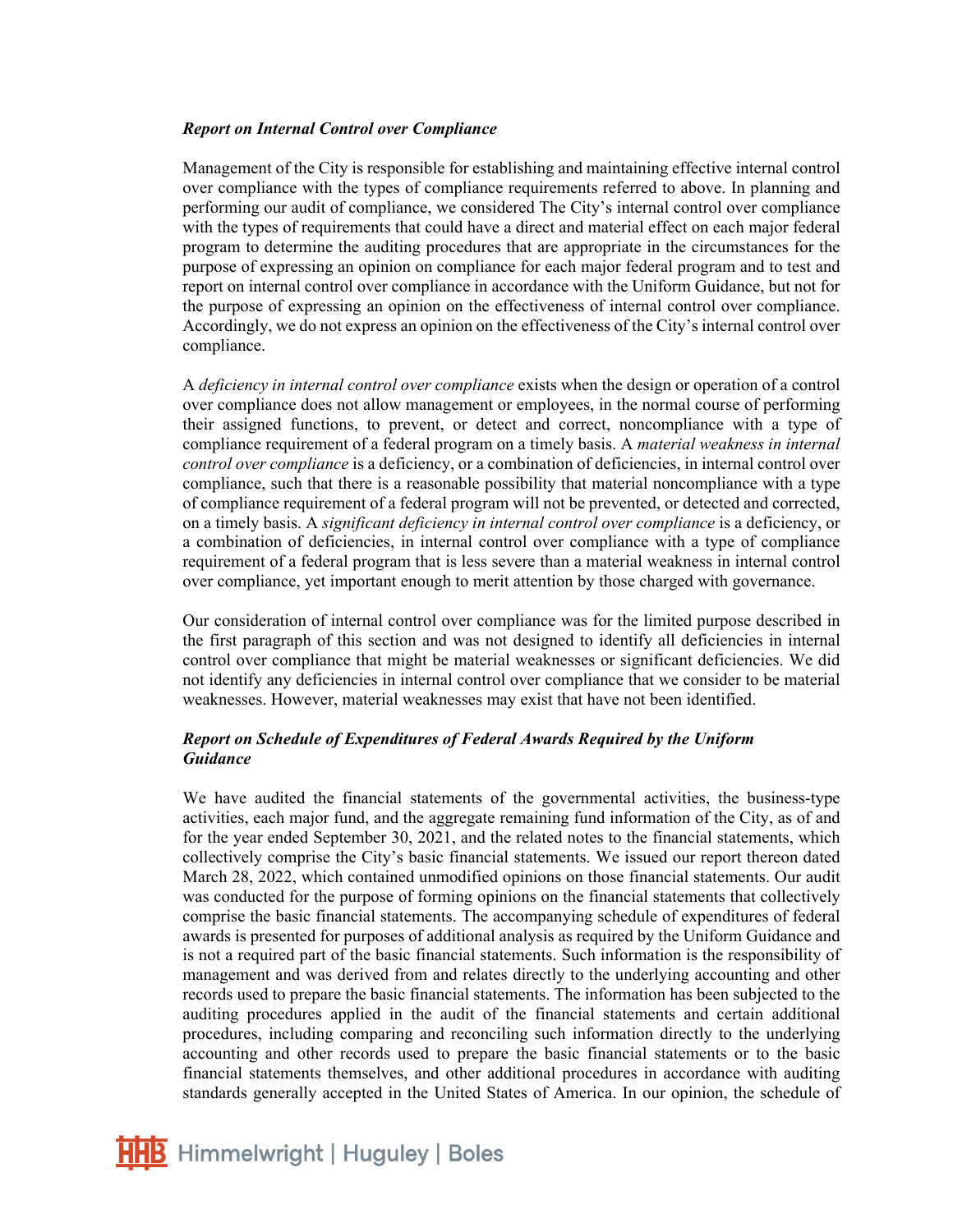expenditures of federal awards is fairly stated in all material respects in relation to the basic financial statements as a whole. The purpose of this report on internal control over compliance is solely to describe the scope of our testing of internal control over compliance and the results of that testing based on the requirements of the Uniform Guidance. Accordingly, this report is not suitable for any other purpose.

Jes, uc

Himmelwright, Huguley & Boles, LLC Auburn, Alabama March 28, 2022

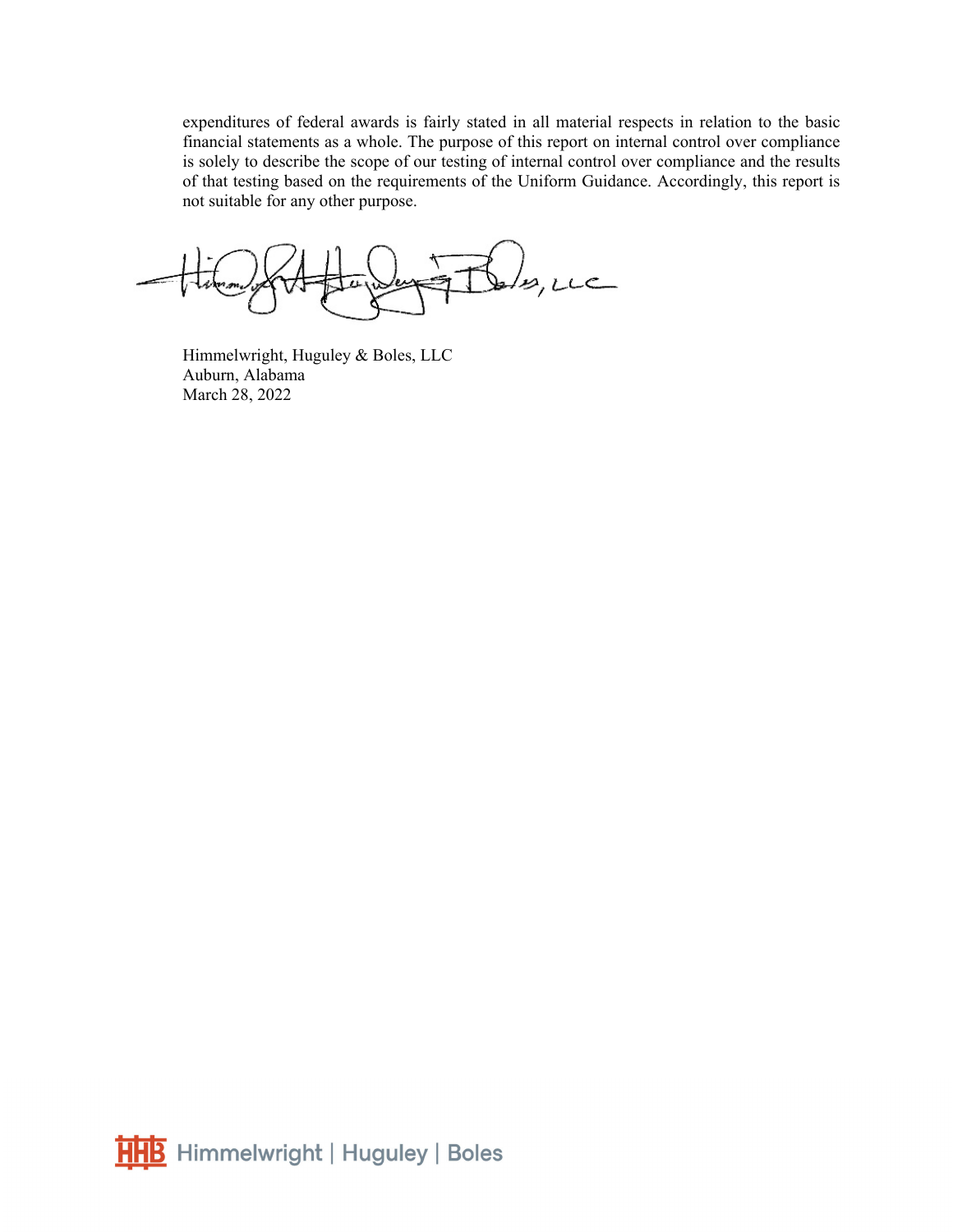Schedule of Expenditures of Federal Awards October 01, 2020 through September 30, 2021

| <b>FEDERAL GRANTOR/</b>                            | <b>FEDERAL</b> | <b>PASS-THROUGH</b> | PASS-             |                           |
|----------------------------------------------------|----------------|---------------------|-------------------|---------------------------|
| <b>PASS-THROUGH GRANTOR/</b>                       | <b>CFDA</b>    | <b>GRANTOR'S</b>    | <b>THROUGH TO</b> | <b>FEDERAL</b>            |
| <b>PROGRAM TITLE</b>                               | <b>NUMBER</b>  | <b>NUMBER</b>       |                   | SUBRECIPIENT EXPENDITURES |
| <b>Department of Housing and Urban Development</b> |                |                     |                   |                           |
| Alabama Department of Economic & Community Affairs |                |                     |                   |                           |
|                                                    |                | LR-ED-PF-18-001     |                   |                           |
| <b>Community Development Block Grant</b>           | 14.228         | LR-ED-PF-17-101     |                   | \$<br>524,519             |
| <b>Community Development Block Grant</b>           | 14.228         | LR-CM-PF-19-019     |                   | 370,861                   |
| <b>Department of the Treasury</b>                  |                |                     |                   |                           |
| American Rescue Plan                               |                |                     |                   |                           |
| Coronavirus Fiscal Recovery Fund                   | 21.027         |                     |                   | 5,000                     |
| <b>Appalachian Regional Commission</b>             |                |                     |                   |                           |
| Alabama Department of Economic & Community Affairs |                |                     |                   |                           |
| Appalachian Area Development                       | 23.002         | AL-19361-2018       |                   | 156,979                   |
| Appalachian Area Development                       | 23.002         | AL-19966-2020       |                   | 163,878                   |
| <b>Environmental Protection Agency</b>             |                |                     |                   |                           |
| Brownfields Multipurpose, Assessment Revolving     |                |                     |                   |                           |
| Loan Fund, and Cleanup Cooperative Agreements      | 66.818         | BF-00D93419         |                   | 233,207                   |
| <b>Total Federal Expenditures</b>                  |                |                     |                   | 1,454,444<br>P            |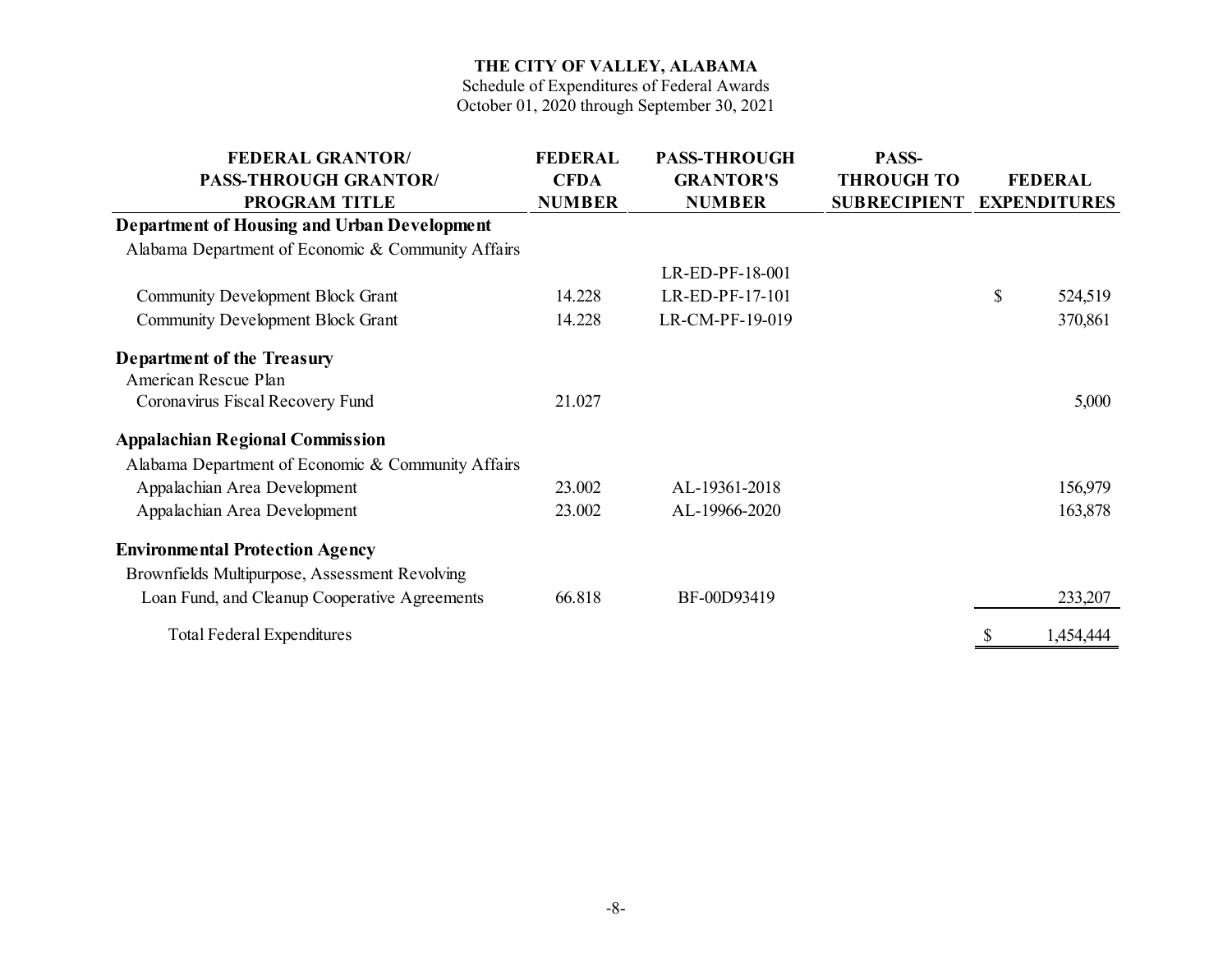#### **THE CITY OF VALLEY, ALABAMA**  Notes to Schedule of Expenditures of Federal Awards October 01, 2020 through September 30, 2021

#### **NOTE 1 - BASIS OF PRESENTATION**

The accompanying Schedule of Expenditures of Federal Awards (the "Schedule") includes the federal award activity of the City of Valley, Alabama under programs of the federal government for the year ended September 30, 2021. The information in this Schedule is presented in accordance with the requirements of Title 2 U. S. *Code of Federal Regulations* Part 200, *Uniform Administrative Requirements, Cost Principles, and Audit Requirements for Federal Awards* (Uniform Guidance). Because the Schedule presents only a selected portion of the operations of the City of Valley, Alabama it is not intended to and does not present the financial position, changes in net position, or cash flows of the City of Valley, Alabama.

#### **NOTE 2 - SUMMARY OF SIGNIFICANT ACCOUNTING POLICIES**

Expenditures reported on the Schedule are reported on the modified accrual basis of accounting. Such expenditures are recorded when the liabilities are incurred.

#### **NOTE 3 - INDIRECT COST RATE**

The City of Valley, Alabama has elected not to use the 10-percent de-minimis indirect cost rate allowed under the Uniform Guidance.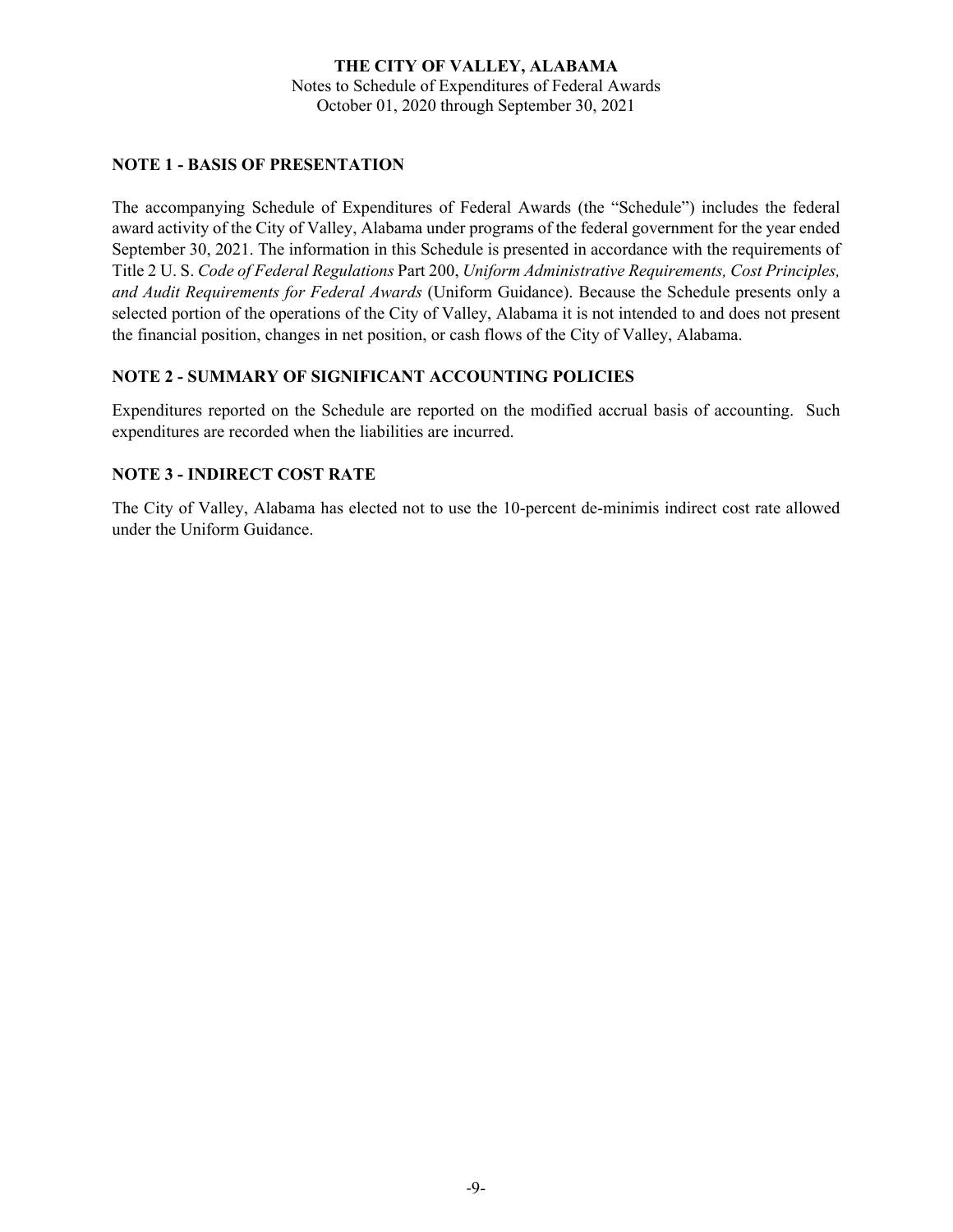Schedule of Findings and Questioned Costs October 01, 2020 through September 30, 2021

## **SECTION I – SUMMARY OF AUDITORS' RESULTS**

| <b>Financial Statements</b>                                                                           |            |                                          |   |                  |
|-------------------------------------------------------------------------------------------------------|------------|------------------------------------------|---|------------------|
| Type of opinion issued:                                                                               | Unmodified |                                          |   |                  |
| Internal control over financial reporting:                                                            |            |                                          |   |                  |
| Material weakness(es) identified?                                                                     |            | Yes                                      | X | No               |
| Significant deficiency(ies) identified?                                                               | X          | Yes                                      |   | None<br>reported |
| Noncompliance material to the financial statements<br>noted?                                          |            | Yes                                      | X | N <sub>o</sub>   |
| Federal Awards                                                                                        |            |                                          |   |                  |
| Internal control over major programs:                                                                 |            |                                          |   |                  |
| Material weakness(es) identified?                                                                     |            | Yes                                      | Χ | No               |
| Significant deficiency(ies) identified?                                                               |            | Yes                                      | X | None<br>reported |
| Type of auditors' report issued on compliance for<br>major programs:                                  | Unmodified |                                          |   |                  |
| Any audit findings disclosed that are required to be<br>reported in accordance with 2 CFR 200.516(a)? |            | Yes                                      | Χ | No               |
| Prior year findings that are required to be reported?                                                 | X          | Yes                                      |   | No               |
| Identification of major programs:<br>CFDA Number(s)                                                   |            | Name of Federal Program or Cluster       |   |                  |
| 14.228                                                                                                |            | <b>Community Development Block Grant</b> |   |                  |
| Dollar threshold used to distinguish between Type<br>A and Type B programs:                           |            | \$750,000                                |   |                  |
| Auditee qualified as low-risk auditee?                                                                |            | Yes                                      | X | No               |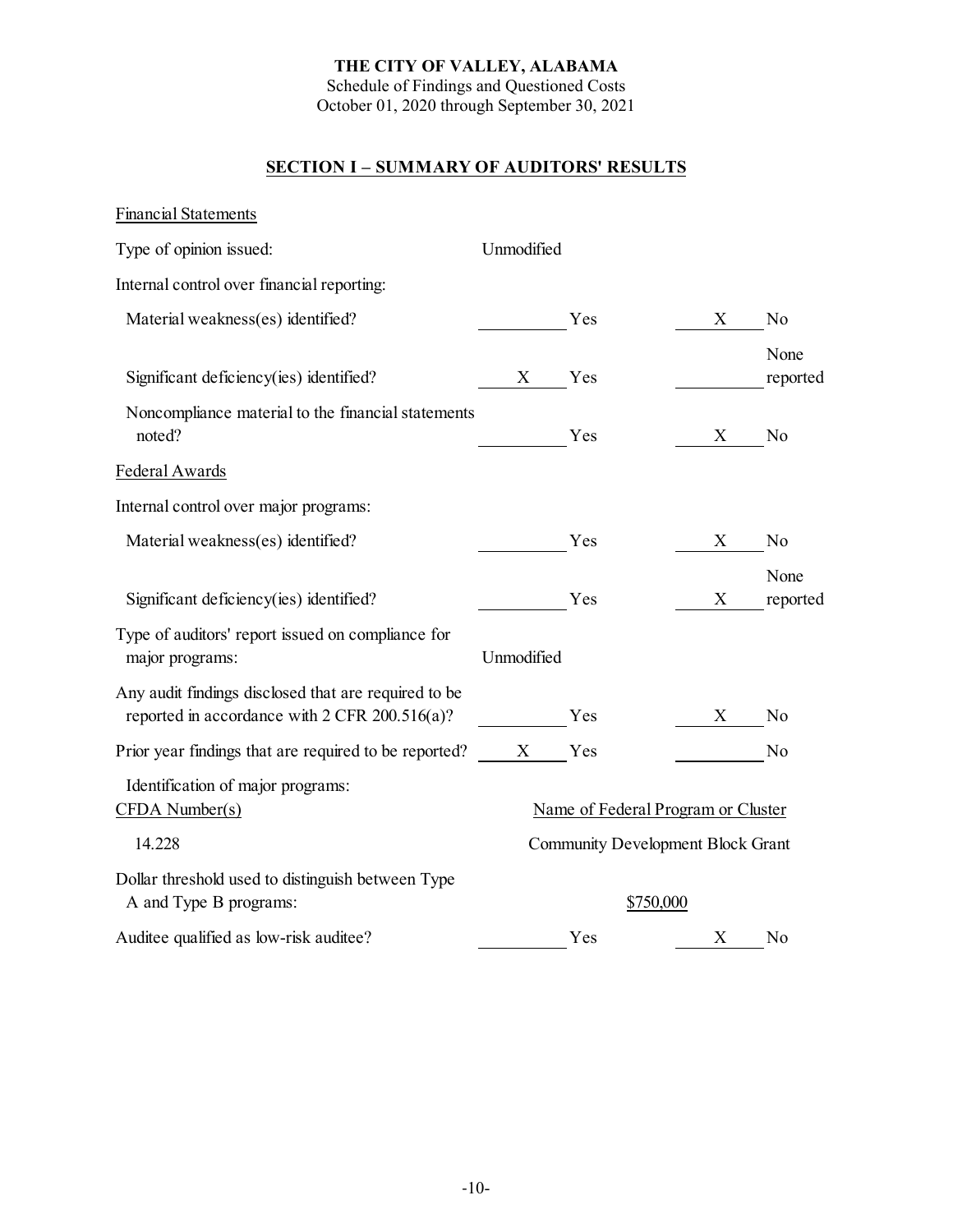Schedule of Findings and Questioned Costs October 01, 2020 through September 30, 2021 (Continued)

## **SECTION II – FINANCIAL STATEMENT FINDINGS (GAGAS)**

| Ref No.  | <b>Type of Finding</b>  | <b>Finding/Noncompliance</b>                                                                                                                                                                                                                                                                                                                                       |
|----------|-------------------------|--------------------------------------------------------------------------------------------------------------------------------------------------------------------------------------------------------------------------------------------------------------------------------------------------------------------------------------------------------------------|
| 2021-001 | <b>Internal Control</b> | <b>Finding:</b><br>During the audit, HHB noted numerous adjusting journal entries were<br>required in order to present the City's financial statements in accordance<br>with GAAP.                                                                                                                                                                                 |
|          |                         | <b>Recommendation:</b><br>We recommend the City review monthly general ledgers to ensure<br>transactions are correctly coded so that interim financial statements align<br>closely with year-end audited financial statements.                                                                                                                                     |
|          |                         | <b>Views of Responsible Officials of the City</b><br>The City agrees with the finding and recommendation.                                                                                                                                                                                                                                                          |
| 2021-002 | <b>Internal Control</b> | <b>Finding:</b><br>During the audit, HHB noted that the City was unable to provide an<br>accounts receivable subsidiary ledger for the Solid Waste fund that<br>agreed to amounts recorded on the City's general ledger. The City's<br>Solid Waste account software could not produce an accurate ledger of<br>accounts due and outstanding at September 30, 2021. |
|          |                         | <b>Recommendation:</b><br>We recommend the City reconcile the accounts receivable subsidiary<br>ledger to the City's general ledger monthly. We further recommend the<br>City perform a quarterly check to ensure the Solid Waste accounting<br>program is generating accurate information.                                                                        |
|          |                         | <b>Views of Responsible Officials of the City</b><br>The City agrees with the finding and recommendation.                                                                                                                                                                                                                                                          |
| 2021-003 | <b>Internal Control</b> | <b>Finding:</b><br>During the audit, HHB noted the City did not capitalize all its purchases<br>of capital assets, donated capital assets, and construction in progress.<br>Many items that should have been recorded to capital outlay or<br>contributed capital were expensed during the audit period.                                                           |
|          |                         | <b>Recommendation:</b><br>We recommend the City ensure all purchases of capital assets,<br>construction in progress, and donated capital assets be capitalized.                                                                                                                                                                                                    |
|          |                         | <b>Views of Responsible Officials of the City:</b><br>The City agrees with the finding and recommendation.                                                                                                                                                                                                                                                         |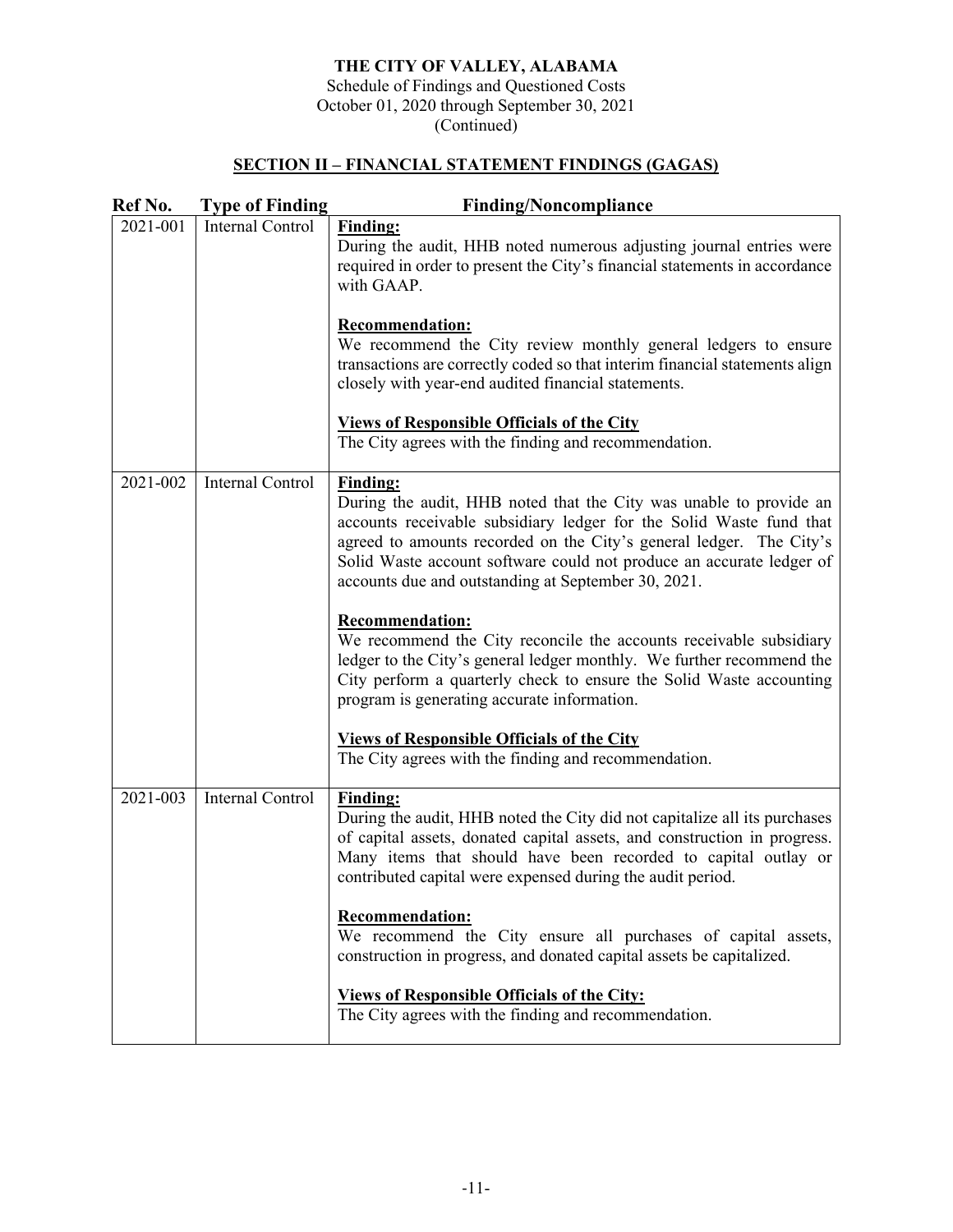Schedule of Findings and Questioned Costs October 01, 2020 through September 30, 2021 (Continued)

## **SECTION III – FEDERAL AWARDS FINDINGS AND QUESTIONED COSTS**

No matters were reportable.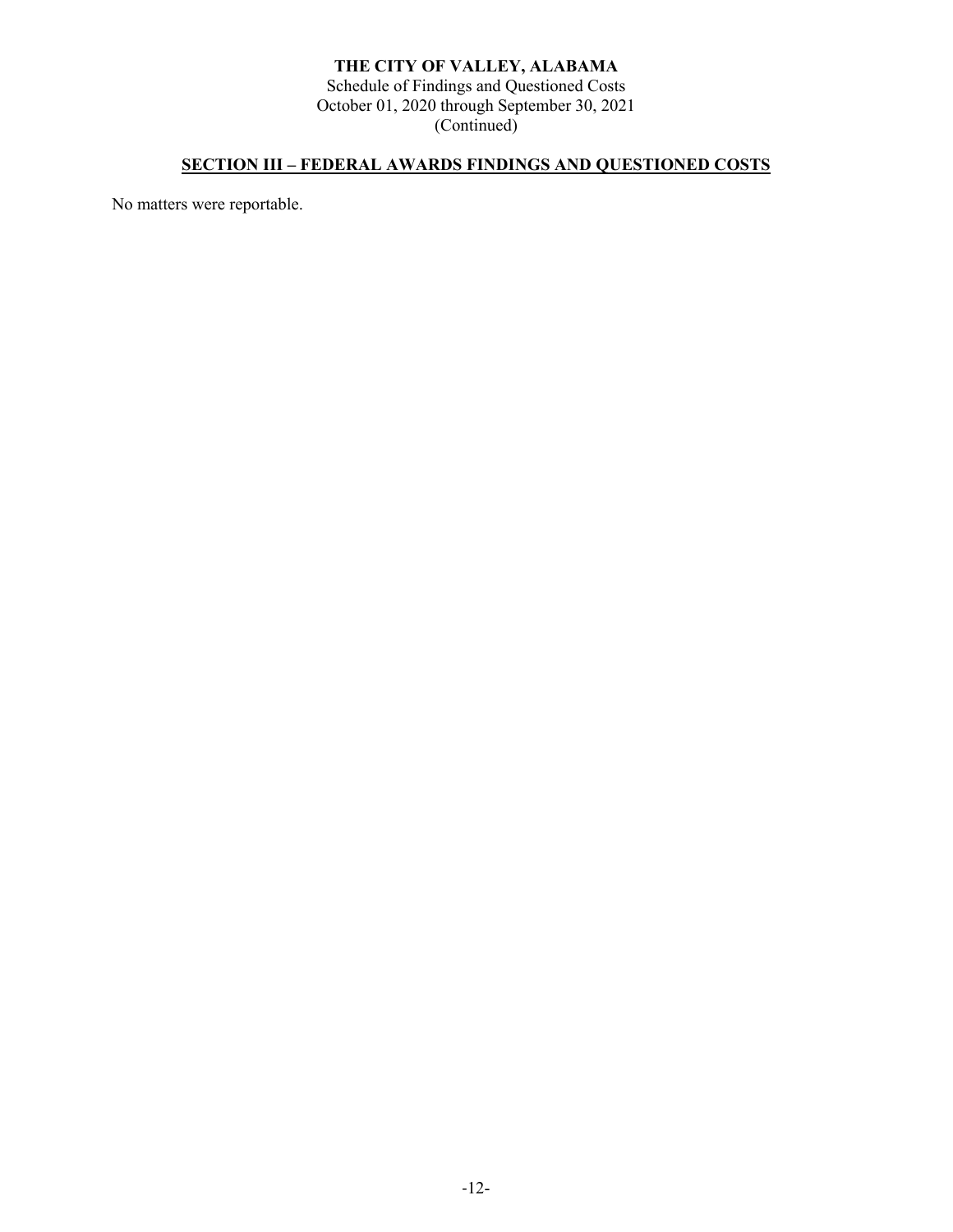#### **THE CITY OF VALLEY, ALABAMA**  Schedule of Prior Year Audit Findings October 01, 2020 through September 30, 2021

#### **REFERENCE NUMBER:**

2020-001

#### **FINDING:**

During the audit, HHB noted numerous adjusting journal entries were required in order to present the City's financial statements in accordance with generally accepted accounting principles (GAAP).

#### **RECOMMENDATION:**

We recommended the City review monthly general ledgers to ensure transactions are correctly coded so that interim financial statements align closely with year-end audit financial statements.

#### **ACTION TAKEN:**

The City has been reviewing the monthly general ledgers more closely to ensure that they have accurate financial statements at year-end.

#### **REFERENCE NUMBER**

2020-002

#### **FINDING:**

During the audit, HHB noted that the City was unable to provide an accounts receivable subsidiary ledger for the Solid Waste fund that agreed to amounts recorded in the City's general ledger. The City's Solid Waste account software could not produce an accurate ledger of accounts due and outstanding at September 30, 2020.

#### **RECOMMENDATION:**

We recommended the City reconcile the accounts receivable subsidiary ledger to the City's general ledger monthly. We further recommend the City perform a quarterly check to ensure the Solid Waste accounting program is generating accurate information.

#### **ACTION TAKEN:**

The City has been working closely with the software developer to get this issue resolved. The City was able to balance A/R ledgers and the City's general ledger for amounts in and out but was still having an issue with the way the software was handling some of the billing items, namely customer deposits. Due to the death of the lead software designer in January of 2022, the City has been unable to correct the issue to date. The City is working with the manufacturer to resolve the issue. If resolution cannot be attained, then the City will explore other software in which to record the billing for Solid Waste.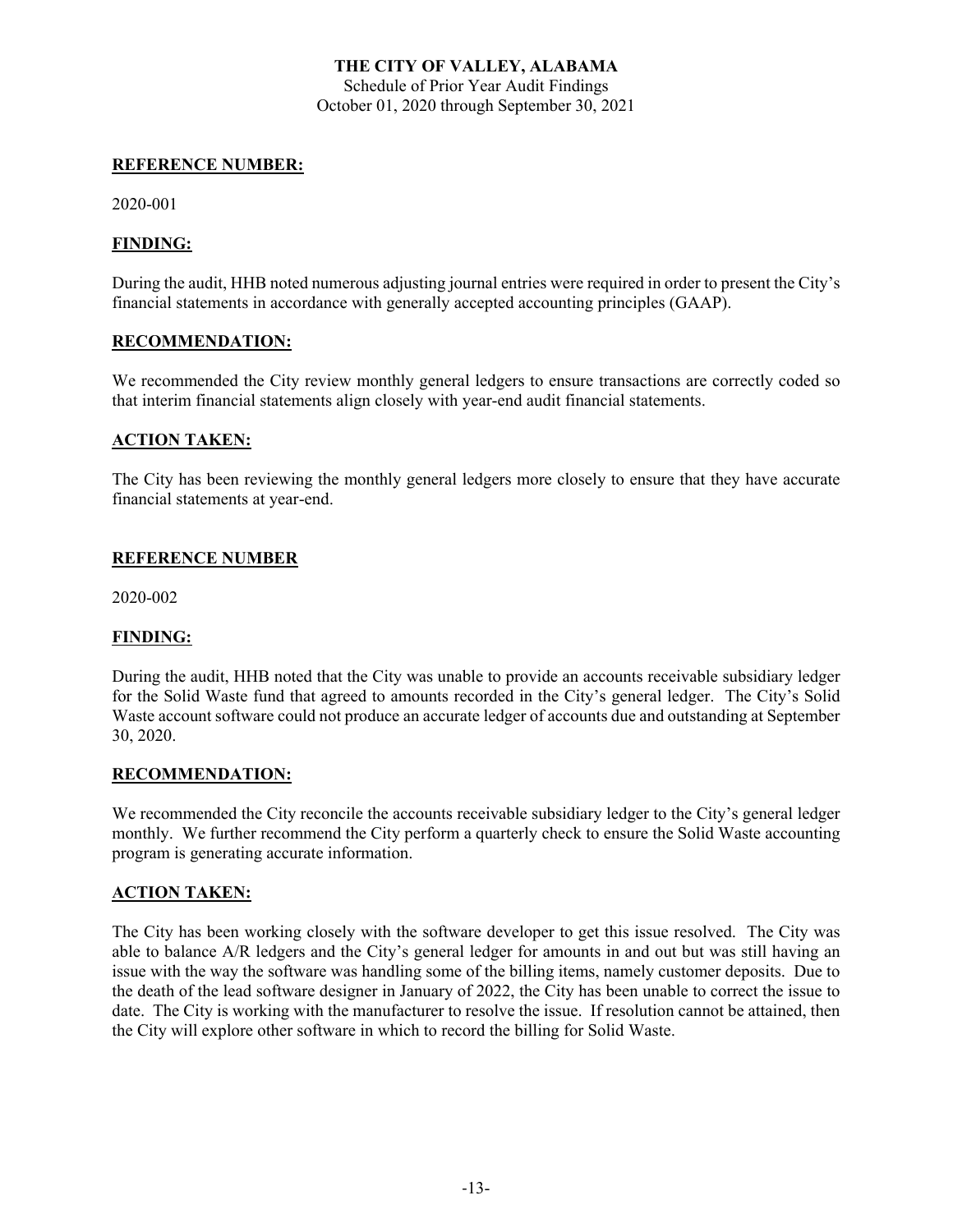Schedule of Prior Year Audit Findings October 01, 2020 through September 30, 2021 (Continued)

#### **REFERENCE NUMBER**

2020-003

#### **FINDING:**

During the audit, HHB noted that the City did not capitalize all its purchases of capital assets, donated capital assets, and construction in progress. Many items should have been recorded to capital outlay or contributed capital were expensed during the audit period.

#### **RECOMMENDATION:**

We recommended the City ensure all purchases of capital assets, construction in process, and donated capital assets be capitalized.

#### **ACTION TAKEN:**

The City has been checking each month to ensure that they are capturing all items that should be capitalized. The City has decreased the number of items that needed capitalization but there is still a number of items in the current audit period that needed capitalization.

#### **REFERENCE NUMBER**

2020-004

#### **FINDING:**

Organizations are under increasing pressure to demonstrate they are managing cybersecurity threats, and that they have effective processes and controls in place to detect, respond to, mitigate, and recover from breaches and other security events. An information security or cybersecurity incident can be detrimental to the City, its employees, and potentially the Valley community. Nevertheless, it is possible, and reasonable, to implement a program that balances security with the needs and capabilities of the City. Managing the risks to information, systems, and networks that support the City is vital. During the audit, HHB noted the City does not provide adequate training to its employees nor tests its security protocols to identify and mitigate risks associated with the City's information technology.

#### **RECOMMENDATION:**

We recommended the City involve its employees in cybersecurity training and perform tests of its security protocols to ensure cybersecurity risks are mitigated to the extent feasible.

#### **ACTION TAKEN:**

Corrective action has been taken.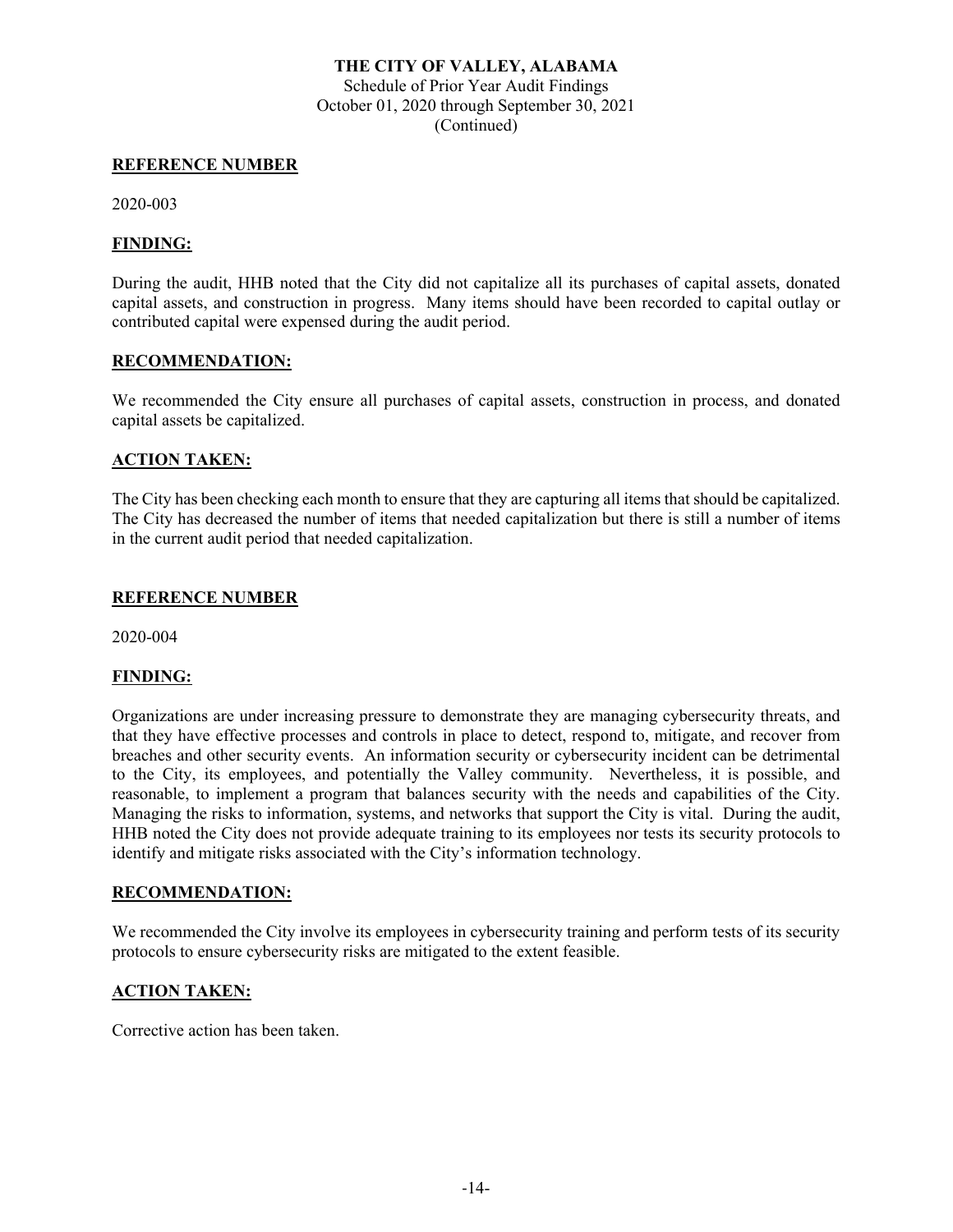

# **CITY OF VALLEY**

## **Response/Corrective Action Plan** For the Year Ended September 30, 2021

As required by the Uniform Administrative Requirements, Cost Principles and Audit Requirements for Federal Awards, 2 CFR 200.511(c), the City of Valley, Alabama has prepared and hereby submits the following Corrective Action Plan for the findings included in section two of the Schedule of Findings and Questioned Costs for the year ended September 30, 2021.

## Reference Number: 2021-001

#### Finding:

During the audit, HHB noted numerous adjusting journal entries were required in order to present the City's financial statements in accordance with GAAP.

#### **Recommendation:**

We recommend the City review monthly general ledgers to ensure transactions are correctly coded so that interim financial statements align closely with year-end audited financial statements.

#### **Corrective Action Planned:**

We will look at monthly general ledgers more closely to be sure our statements are accurate at year-end.

#### Reference Number: 2021-002

#### Finding:

During the audit, HHB noted that the City was unable to provide an accounts receivable subsidiary ledger for the Solid Waste fund that agreed to amounts recorded on the City's general ledger. The City's Solid Waste account software could not produce an accurate ledger of accounts due and outstanding at September 30, 2021.

#### **Recommendation:**

We recommend the City reconcilc the accounts receivable subsidiary ledger to the City's general ledger monthly. We further recommend the City perform a quarterly check to ensure the Solid Waste accounting program is generating accurate information.

#### **Corrective Action Planned:**

The software tech we had been working with passed away in January 2022. We are working with company to establish some additional reports we need to clear up some issues with AR Reports and General Ledger.